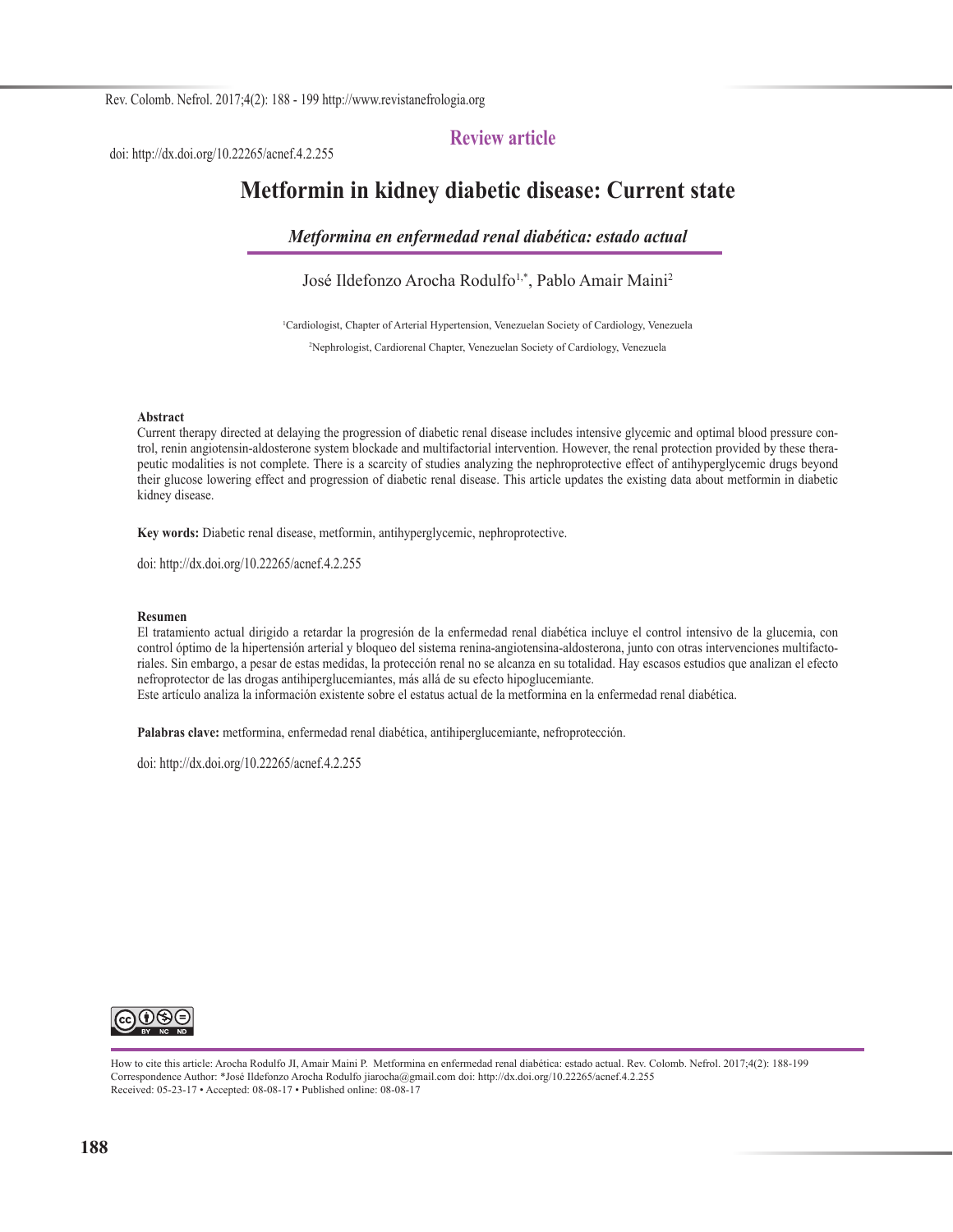# **Introduction**

Intonic kidney disease (CKD) is a serious<br>public health problem whose prevalence has<br>been estimated between 8-16 % of the po-<br>pulation worldwide<sup>1</sup> The management of this conpublic health problem whose prevalence has been estimated between 8-16 % of the population worldwide<sup>1</sup>. The management of this condition represents a high cost, and a high percentage of these patients end up in renal replacement therapy (dialysis or transplantation)<sup>2</sup>. Furthermore, the accelerated increase in the number of patients with diabetes has a great impact on the development of diabetic kidney disease (DKD), as it is one of the most frequent complications of both types of diabetes. In turn, it is the leading cause of end-stage renal disease (ESRD), responsible for almost 50 % of cases in first world countries<sup>3</sup>.

For this reason, intensive interventions on the metabolic control of the disease are justified, in order to minimize the risk of ESRD and alleviate the heavy socioeconomic burden that this condition represents $2-4$ .

DKD occurs in up to 40 % of people with type 1 or 2 diabetes. This not only represents the risk of progressing to ESRD, but it is also expressed as a significant increase in cardiovascular morbidity and mortality<sup>4,5</sup>. Therefore, it is of paramount importance to identify early patients at risk of renal disease and/or delay in their progression, if it already exists. The diagnosis has always been based on the recognition of chronic hyperglycemia; the presence of albuminuria together with deterioration in renal function, expressed by the estimated glomerular filtration rate (eGFR, represented by hyperfiltration, albuminuria and proteinuria phases); the presence of other microvascular conditions, especially diabetic retinopathy; and the absence of signs of another type of kidney disease<sup>4,6,7</sup> (Figure 1). In summary, the genesis of DKD is a complex process that can be modified with adequate metabolic control, where good glycemic management is essential.



Figure 1. Factors involved in the genesis of diabetic kidney disease (modified by Mora-Fernández et al.7).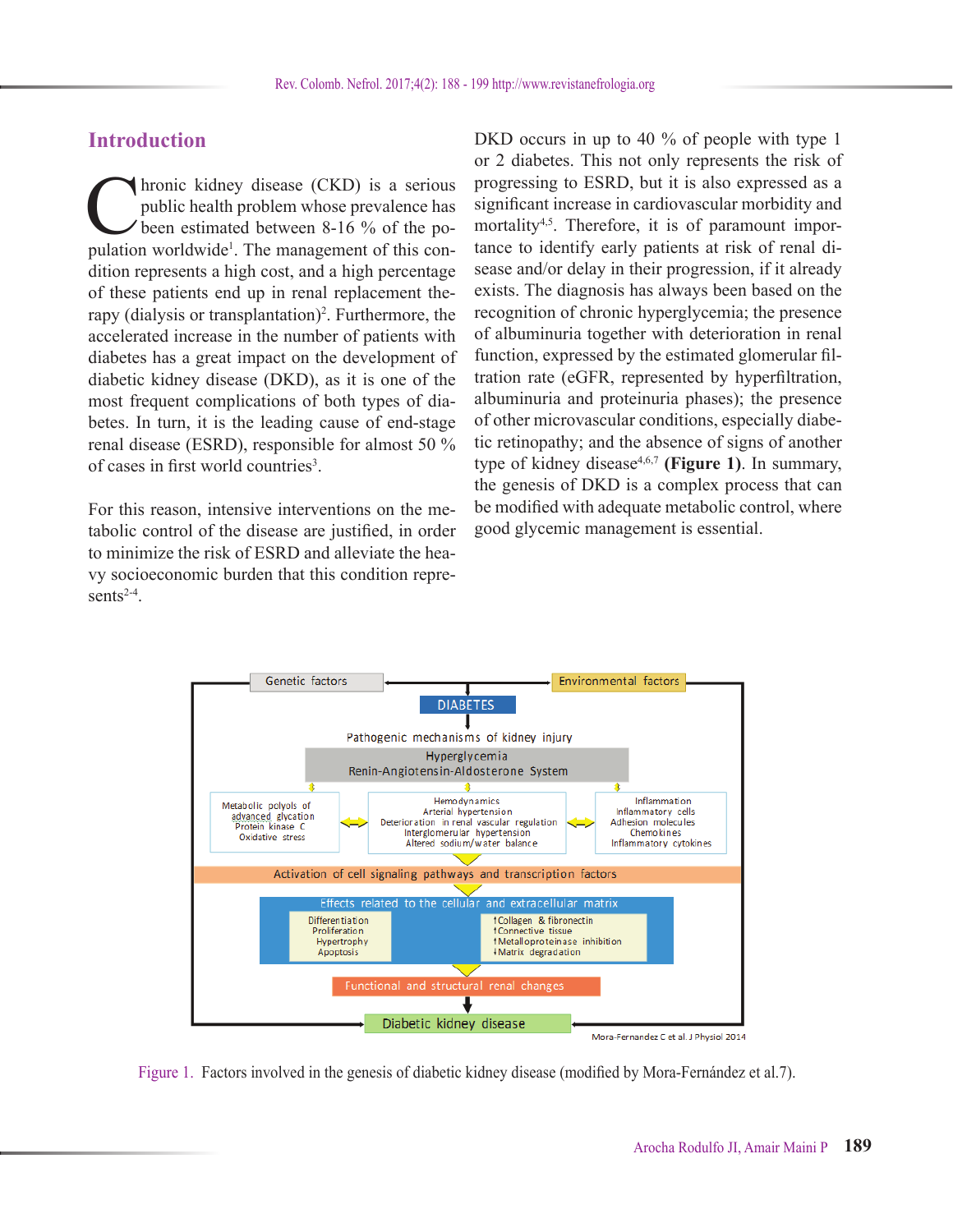The use of metformin (in monotherapy or combined) has been consolidated as a first-line therapeutic strategy<sup>8,9</sup>. This article reviews the role of metformin in DKD10, its risks and potential benefits.

## **Diabetes, kidney disease and metformin**

For several decades, this biguanide has been considered as the antidiabetic medication par excellence. However, the acceptance of this drug was not easy. In Europe, it came with the publication of the United Kingdom Prevention Diabetes Study (UKPDS) in the  $1970s^{11}$ . Subsequent revisions by the ad hoc committee of the Federal Drug Administration (FDA) recommended that it be administered according to the eGFR, but never if it was less than 30 mL/min/1.73 m2, in an opinion that modified the appreciation of the safety of the drug, as discussed later<sup>12</sup>. A few weeks earlier, the European Medicines Agency (EAM) had adopted a similar position<sup>13</sup>.

As an original objective, metformin suppresses the hepatic production of glucose, it being its main mechanism of action to improve hyperglycemia in type 2 diabetes mellitus (DM2). Biochemically, metformin suppresses gluconeogenesis and stimulates glycolysis, in addition to inhibiting glycogenolysis, a pathway that contributes critically to elevate hepatic glucose production. Apart from these beneficial effects on hyperglycemia, metformin also improves insulin resistance and corrects dyslipidemia in patients with DM2 and various pleiotropic actions. Its anti-inflammatory properties have not yet been completely clarified<sup>10,14,15</sup>.

### **Is metformin truly nephroprotective?**

It is well known that hyperglycemia is the main trigger of DKD, which initiates numerous microscopic and ultramicroscopic changes in the renal architecture16. The former includes thickening of the basal, glomerular and tubular membrane, as well

as proliferation of the mesangium, arteriosclerosis, and abnormalities in the tubular glomerular junction. Ultramicroscopic changes are based on the podocyte injury ("effacement", loss of slit diaphragms and decrease of their density) and are considered as the core point in the genesis of proteinuria in the DKD<sup>17</sup>. Of the various mechanisms involved in inflicting damage to podocytes, the sustained aggression due to the increase in oxidative stress stands out<sup>16,18</sup>. Some of the different variables related to this higher production of reactive oxygen species include the reduction of glutathione, induced by hyperglycemia and the activation of nicotinamide adenine dinucleotide phosphate (NADPH) oxidase via hyperglycemia, advanced glycation end products (AGEs), protein kinase C (PKC), and renin angiotensin aldosterone system (RAAS). Otherwise, oxidative stress is a strong inducer of renal cell apoptosis, especially of podocytes $16,19$ .

Given this complex scenario with many leading actors, it is desirable that antihyperglycemic drugs exercise some control, or correction, on several of these actors in order to delay the progress of DKD. However, only encouraging and consistent results with an effect on metabolic control have been obtained with new drugs, such as glyphzines or incretins (specifically, the agonists of the peptide-1 receptor, similar to glucagon [GLP-1], since there is no relevant information for inhibitors of dipeptidyl peptidase [DPP-4]) and inhibitors of sodium-glucose cotransporter-2  $(SGLT2)^{20,21}$ .

As for metformin, a drug that has passed the test of time with 60 years of use, only some indirect data are known to point to protection. These should be considered from the experimental and clinical point of view, as summarized below.

a) Experimentally, as already mentioned, hyperglycemia increases the production of reactive oxygen species (ROS) in kidney cells and, until recently, no drug had been shown to have the ability to prevent this situation. In 2010, however, Piwkowska and his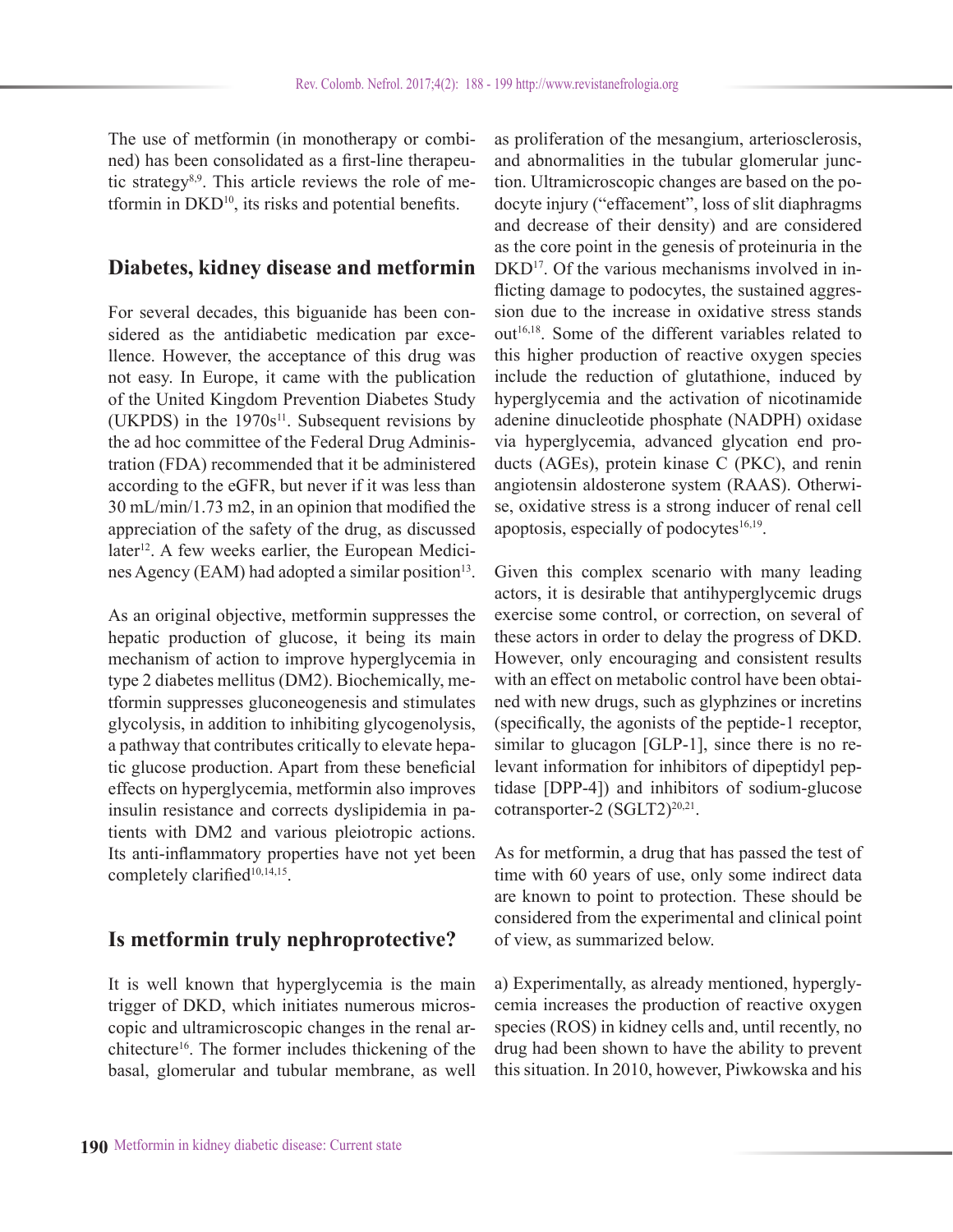group demonstrated that the activation of AMP-activated protein kinase (AMPK)<sup>22</sup>, generated by metformin, decreases the oxidation of the NADPH system. This leads to a decrease in the production of ROS in cultured human kidney podocytes.

### AMPK adenoside monophosphate-activated protein kinase

While this activation of AMPK is the main therapeutic pathway of the effects of metformin, renal cells under conditions of hyperglycemia or proteinuria exhibit inactivation of cellular defense mechanisms; for example, AMPK and autophagy with activation of pathological pathways, such as rapamycin targets in mammals (mTOR), endoplasmic reticulum stress, epithelium-mesenchyme transition, oxidative stress, and hypoxia **(Figure 2)**23.

Another important aspect is the relationship between metformin and the GLP-1 concentration, a proven effect in both mice and humans $24,25$ . The possible explanations are increase in the secretion of GLP-1, from the L cells of the intestine, and, to a lesser extent, reduction of its degradation by the enzyme DPP4. Another pathway mentioned is indirect, through the "pool" of bile acids<sup>26</sup>, which would act on their receptors of the L cells to favor the secretion of GLP-1. So far, the extent of such an effect is little known in patients with type 2 diabetes. Another study, in rats with diabetic nephropathy induced by streptozotocin, showed that the treatment of renal disease with metformin normalized all the biochemical changes and the energy deposits in the renal tissue<sup>28</sup>. At the transcriptional level, the supply of metformin caused a significant restoration in the values of messenger ribonucleic acid (mRNA),



Figure 2. Pathways and mediators of nephroprotection with metformin<sup>16,17,27</sup>.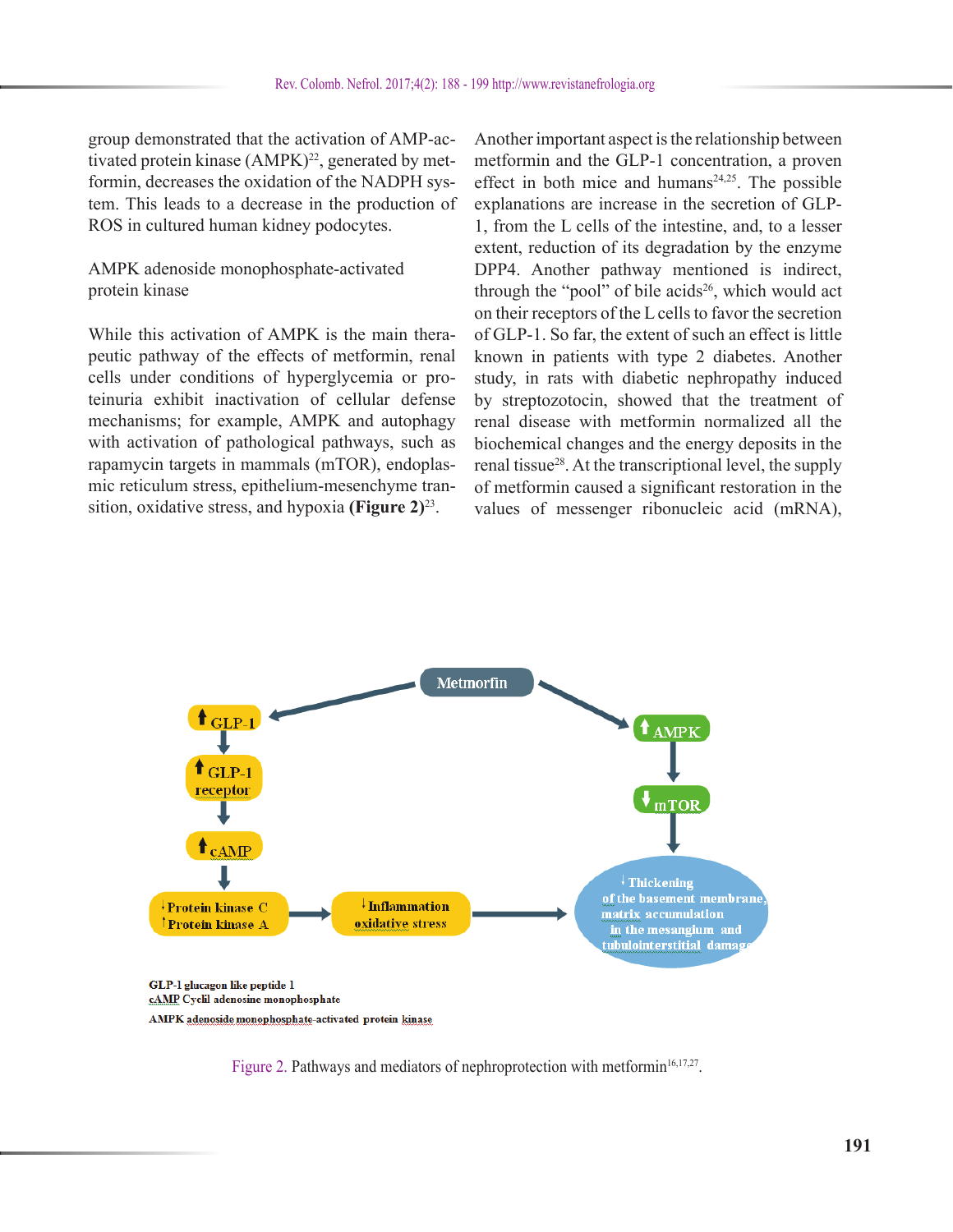induced by oxidative stress, while inhibition occurred in proinflammatory genes, such as tumor necrosis factor alpha and interleukin-618.

In fact, some of these actions have already been proven, as in the following cases:

- Ischemia and reperfusion, possibly due to the activation of AMPK and nitric oxide synthase<sup>29</sup>.
- Restoration of podocytes in diabetic rats treated with metformin, perhaps by buffering or repressing oxidative aggression17, which would explain the reduction of albuminuria in patients with DM2<sup>30</sup>
- Reprogramming of autophagy, an essential mechanism by which the cell degrades and recycles macromolecules and organelles. It works as an essential mechanism to maintain the homeostasis of the glomerulus and the renal tubule31, a process that is altered by oxidative stress and hyperglycemic load. The activation of AMPK by metformin or resveratrol duly restores the autophagy process $32$ .
- b) Regarding clinical support, several publications, derived from observational or other studies, highlight a certain role of nephroprotection, as summarized below.
- In the publication of the Swedish Diabetes Registry, metformin was well tolerated in patients with CKD-3 and its use was associated with a 13  $%$  reduction in total mortality<sup>21</sup>. Moreover, in comparison with sulfonylureas, the use of metformin is associated with a lower probability of deterioration of renal function<sup>33</sup>.
- Crowley et al.<sup>34</sup>, in a systematic review of several studies that used metformin in patients with historical contraindications (DKD with GFR of less than 60 mL/min/1.73 m2, heart

failure or liver disease), found that its use was associated with reduction in total mortality and less readmissions due to heart failure, in patients with CKD or heart failure.

In the series of patients with acute myocardial infarction who will undergo emergency percutaneous coronary intervention (PCI), presented by Zeller et al.<sup>35</sup>, there were fewer cases of ARF in the group receiving metformin than in the group that did not receive it. In a reduced number of carriers of concomitant CKD, the occurrence of ARF was similar with or without metformin, with no cases of lactic acidosis detected. These results corroborate those of Posma et al.<sup>36</sup>, who administered metformin for four months to non-diabetic subjects who underwent PCI. In the treated group, there was less deterioration in the GFR and lower incidence of ARF secondary to the contrast, although neither of the two results was statistically significant.

# **Metformin and restriction of renal function**

For several decades, one of the most important limitations imposed by regulatory authorities on metformin was renal function, establishing the limit of creatinine at 1.4 mg/dL for women and 1.5 mg/dL for men to contraindicate its use. This restriction remained, even though, already in 2009, both the ADA (American Diabetes Association) and the EASD (European Association for the Study of Diabetes) $37$  postulated that metformin seemed safe, unless the eGFR fell below 30 mL/min/1.73 m2. In subsequent years, clinical studies and reviews were published that justified extending the use of metformin to patients with CKD-3 (i.e., between 59 and 30 ml/min/1.73 m2) $37-41$ , because these patients, with higher cardiovascular risk per se, benefited from this drug.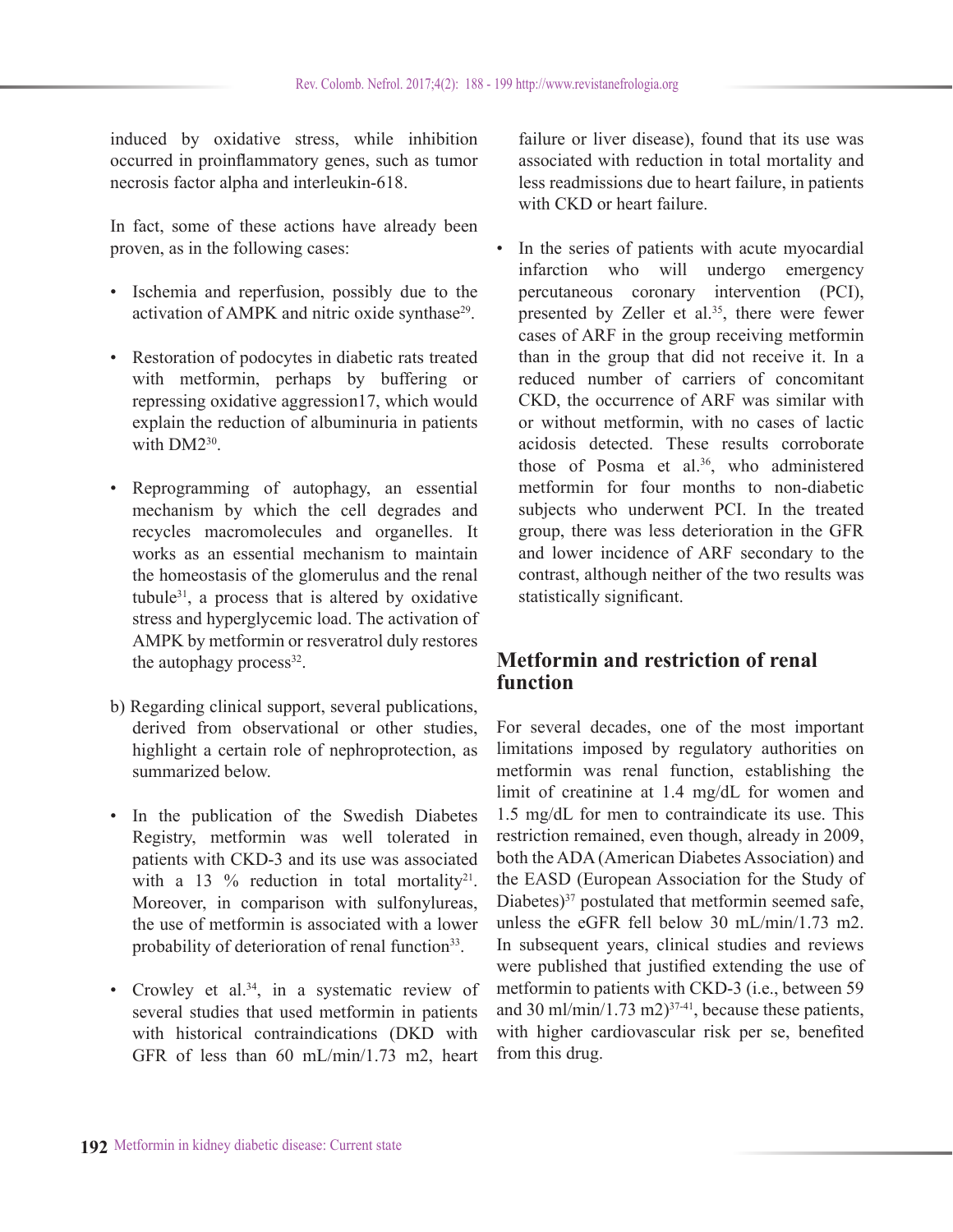These actions culminated in the decision of the FDA12 and the EMA13 to allow the use of metformin including the group of CKD-3 patients, under certain conditions described below.

Metformin Associated Lactic Acidosis (MALA). Metformin is eliminated, mainly without being metabolized, by the kidney, glomerular filtration and tubular secretion. Therefore, patients with renal failure are more susceptible to its accumulation and development of lactic acidosis, a complication that can be fatal. In fact, the precipitating factor for lactic acidosis in those receiving metformin is an abrupt loss of tubular secretion. Such loss does not occur in stable CKD but is a characteristic feature of acute renal injury or rapid depletion of volume, associated with an intercurrent disease. Therefore, patients with CKD should be advised of the safety profile of the drug, so that they can be alert to potential adverse effects and provide written information about the suspension of metformin, if they experience any intercurrent illness that can lead to a rapid depletion of volume<sup>42</sup>.

Until recently, the relationship between lactic acidosis and metformin accumulation was poorly founded. This contributed to the regulatory warnings that, unfortunately, restricted its use, creating an exaggerated fear of the risk of such an adverse event<sup>43,44</sup>.

To date, it is well documented that the risk of MALA is very low (5/100,000 patients/year) and is usually associated with situations of poor general condition $39,40,45$ . In addition, in recent years, the experience in the use of metformin has increased considerably, as revealed by Inzucchi et al.39 in their analysis of publications related to the topic between January 1950 and June 2014. They showed that lactate levels were frequently normal in patients receiving metformin with mild CKD (eGFR 60-90 mL/min) or moderate (30-60 mL/min). In studies in which the use of metformin was associated with increased lactate concentration, it did not rise to the level of evident lactic acidosis (defined as lactate level  $> 5$  mmol/L and pH  $< 7.35$ ). In reported cases of lactic acidosis, there were other associated causative factors, such as infection, liver failure, acute renal failure, or cardiovascular collapse. Clearly, the use of metformin was concomitant, but not causative, and the frequency of lactic acidosis, in patients under treatment with metformin, was the same as the one observed in patients with DM2 who did not receive metformin<sup>39,45</sup>.

Another relevant study, already mentioned, was the one derived from the analysis of a Swedish National Registry database, in 51,675 patients. It does not show an increase in risk of MALA in none of the groups, including carriers of CKD33. On the contrary, the authors report that its use was associated with a reduction in the risk of cardiovascular disease, severe infection and mortality from all causes, compared to treatment with insulin and reduction of total mortality, in reference to the other hypoglycaemic agents.

In the Cochrane review of Salpeter et al.<sup>46</sup> in 2010, the risk of lactic acidosis, fatal and non-fatal, was examined with metformin in DM2. It was concluded that, to date, there is no evidence that its use is associated with an increased risk of lactic acidosis, when prescribed under the conditions of the study. The authors state that 153 (53 %) of the 334 prospective studies allowed the inclusion of patients with renal failure, which represented a follow-up of 37,360 patients - years of metformin use. One of the included studies questioned standard contraindications, analyzing 393 patients with at least one contraindication for its administration and not finding any case of lactic acidosis in four years of follow-up<sup>47</sup>.

However, it is important to mention that the conjunction of small modifications in hydration, renal function, plasma concentration of metformin, or tissue oxygenation may trigger MALA48.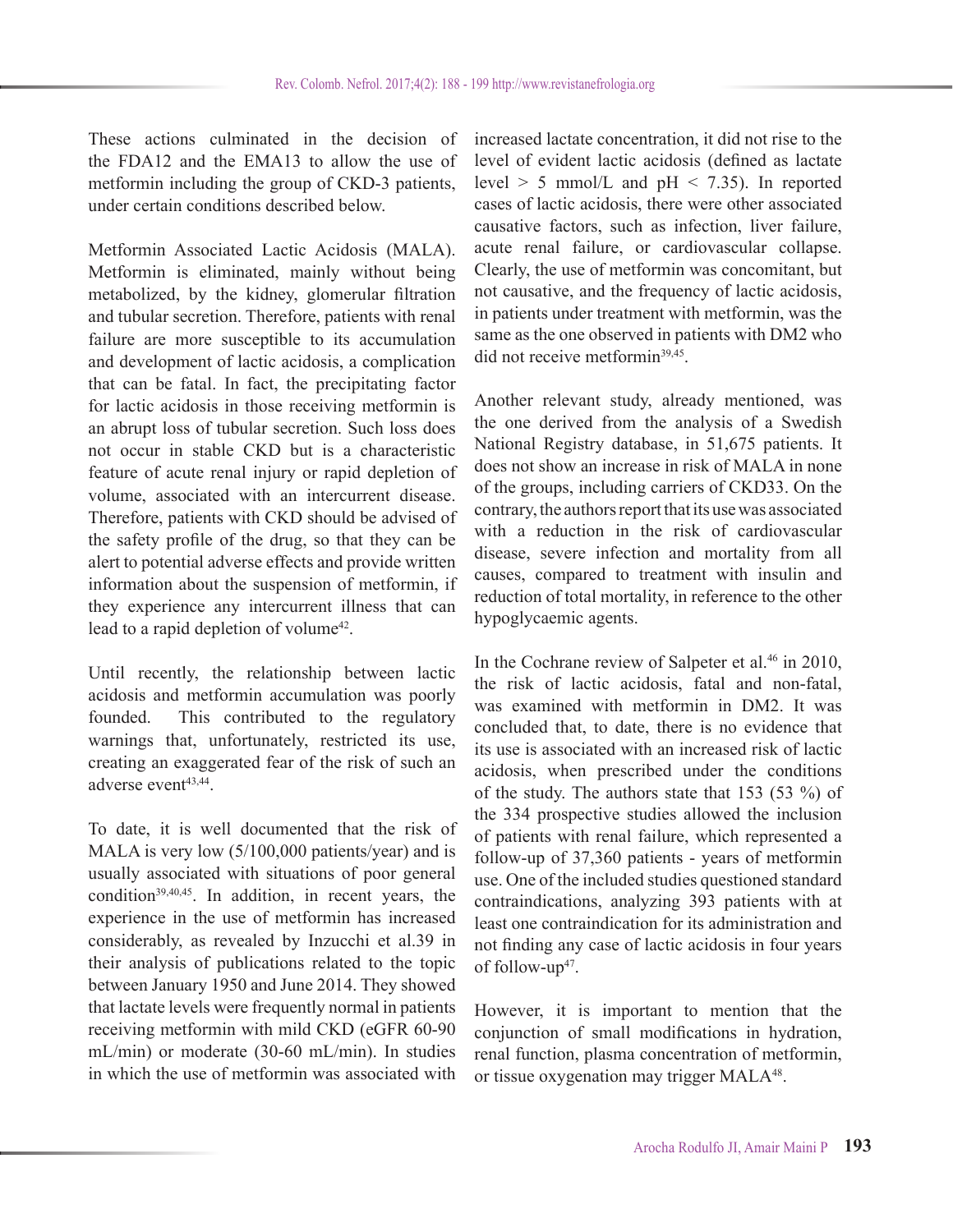Consequently, given the rarity of lactic acidosis in the context of metformin treatment, a clinical study that could demonstrate the noninferiority of metformin compared with other drugs is totally impractical. Thus, records and observational studies are a reasonable alternative.

The recent review of the FDA12, considering the benefits and safety in patients with mild to moderate renal failure, regulated the use of the drug as follows:

- Before initiating a treatment with metformin, calculate the GFR, using this parameter instead of the concentration of serum creatinine, since the GFR provides a better estimate of the renal function, considering important additional variables, such as age, sex, race or weight.
- Contraindicated use if GFR is < 30 mL/min/1.73 m2.
- Do not start metformin if GFR is between 30-45 mL/min/1.73 m2.
- Measure the GFR, at least once a year, of all patients receiving metformin. In those at higher risk of developing renal failure (elderly, frail patients), monitoring should be more frequent.
- If, during the treatment, the filtrate falls below 45 mL/min/1.73 m2, assess the risk/benefit ratio of continuing with metformin. If the filtrate drops below 30 mL/min/1.73 m2, it should be discontinued.
- Stop treatment with metformin before a study with iodine contrast, in patients with filtrates between 30-60 mL/min/1.73 m2 and in patients with liver disease, alcoholism or heart failure. Re-assess the filtrate after 48 hours of the study and, if the renal function is stable, restart the treatment.

Additionally, the European Medicines Agency adds the following considerations13:

- Before and during treatment, risk factors for lactic acidosis should be checked. Dehydration means a higher risk.
- In fixed-dose combinations containing metformin, recommendations for dose adjustment of the other drug in patients with reduced renal function should be considered. It is possible that the dose adjustment can only be made using individual tablets of metformin and the other medication.
- Some fixed-dose combination products are not recommended in patients with reduced renal function, because the other active ingredient in the combination should not be used. For example, dapagliflozin/metformin is not recommended in patients with a GFR  $\leq 60$  mL/min; canagliflozin/ metformin and empagliflozin/metformin are not recommended in patients with a GFR < 45 mL/ min and should not be initiated in patients with a  $GFR < 60$  mL/min.

Another important aspect is the strict control of renal function, when there is a change in the dose or class of antihypertensive that potentially affects the renal perfusion pressure (especially diuretics and ARS inhibitors). Adjust the dose of metformin as appropriate<sup>49</sup>.

The best approach to avoid DKD is the prevention of diabetes itself. However, once diagnosed, glycemic control can delay the development of kidney disease. In those patients with DKD, strict and intensive control of blood glucose, blood pressure with RAS inhibitors and blood lipids is required to reduce vascular aggression and the risk of atherosclerotic cardiovascular disease8,9,37,42 **(Figure 3)**.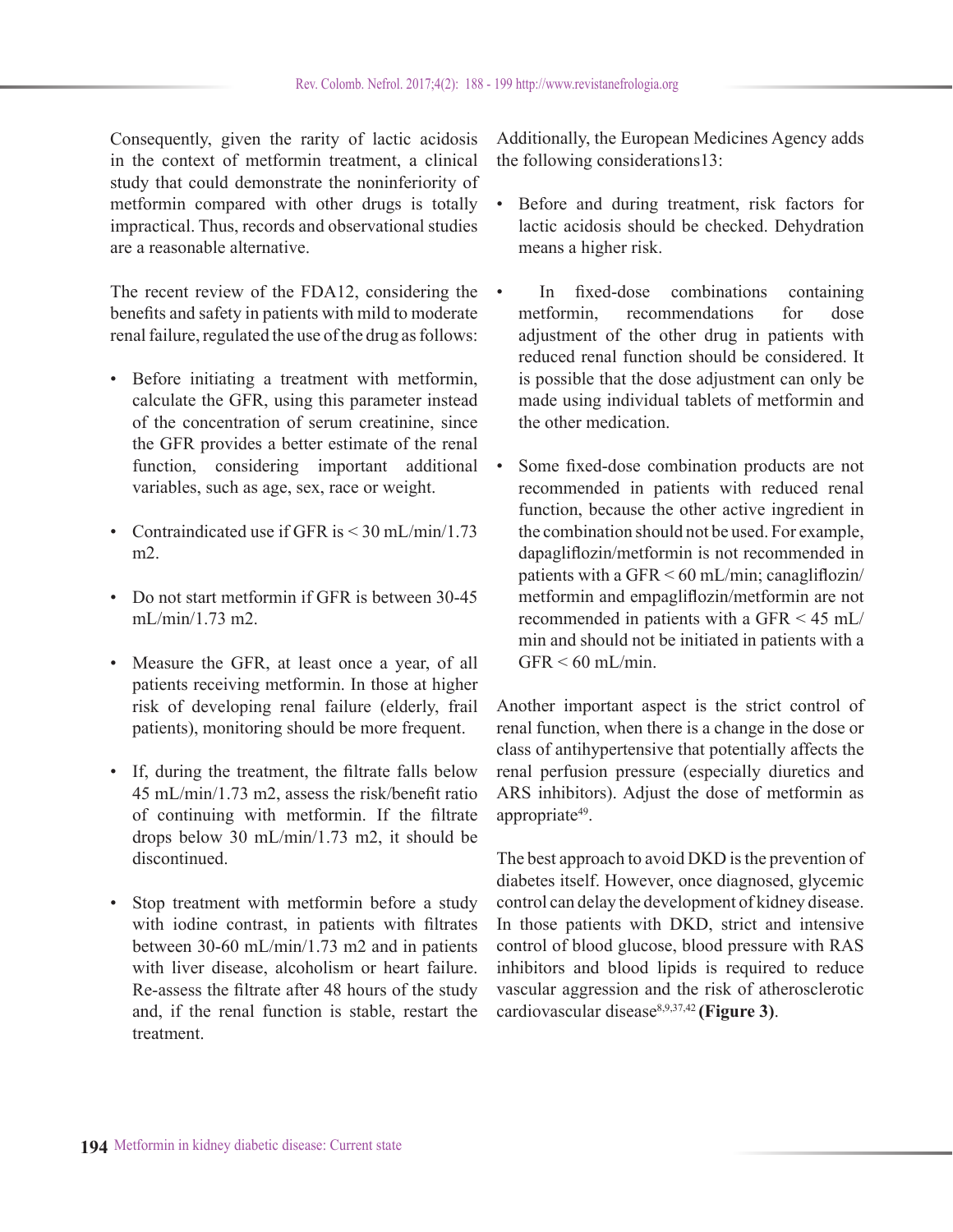

CVD: Cardiovascular disease; ESRD: End-stage renal disease; SRA: Renin angiotensin system



### **Key messages**

The risk/benefit balance of metformin is clearly favorable in most diabetic patients, especially when the changes in lifestyle are fully met. However, its use is not free of risks that both the doctor, the patient, and family members should know<sup>50</sup>. Under the current conceptualization of the drug, it is convenient to consider:

- a. Its onset in patients with stage 4-5 CKD is not allowed and neither is supported by the evidence.
- b. The patient must be informed that, like any other drug, metformin has advantages, disadvantages, and putative effects.
- c. The risk factors identified for MALA include: acute renal failure, dehydration, hypoxemia, sepsis, alcohol abuse, liver failure, and shock.
- d. Moreover, it should be noted that, in advanced age, patients with hemodynamic fragility, carriers with various comorbidities and CKD are at greater risk of MALA, despite the dose adjustment of metformin<sup>39,45,48,51</sup>.

e. Occasionally, a radiological study with contrast can lead to acute renal failure (ARF), which is why in patients with eGFR <45 mL/min the suspending metformin 48 hours before the study and restarting it 48 hours later is recommended. So far, contraindications for use in patients with liver damage and in pregnant women are maintained, with the limitations imposed in cases of severe deterioration of renal function.

# **Conflict of interest**

The authors expressly state that there is no conflict of interest in the preparation of this article.

## **Financing**

None

# **Ethical disclosures Protection of people and animals**

The authors state that no human or animal experiments have been performed for this research.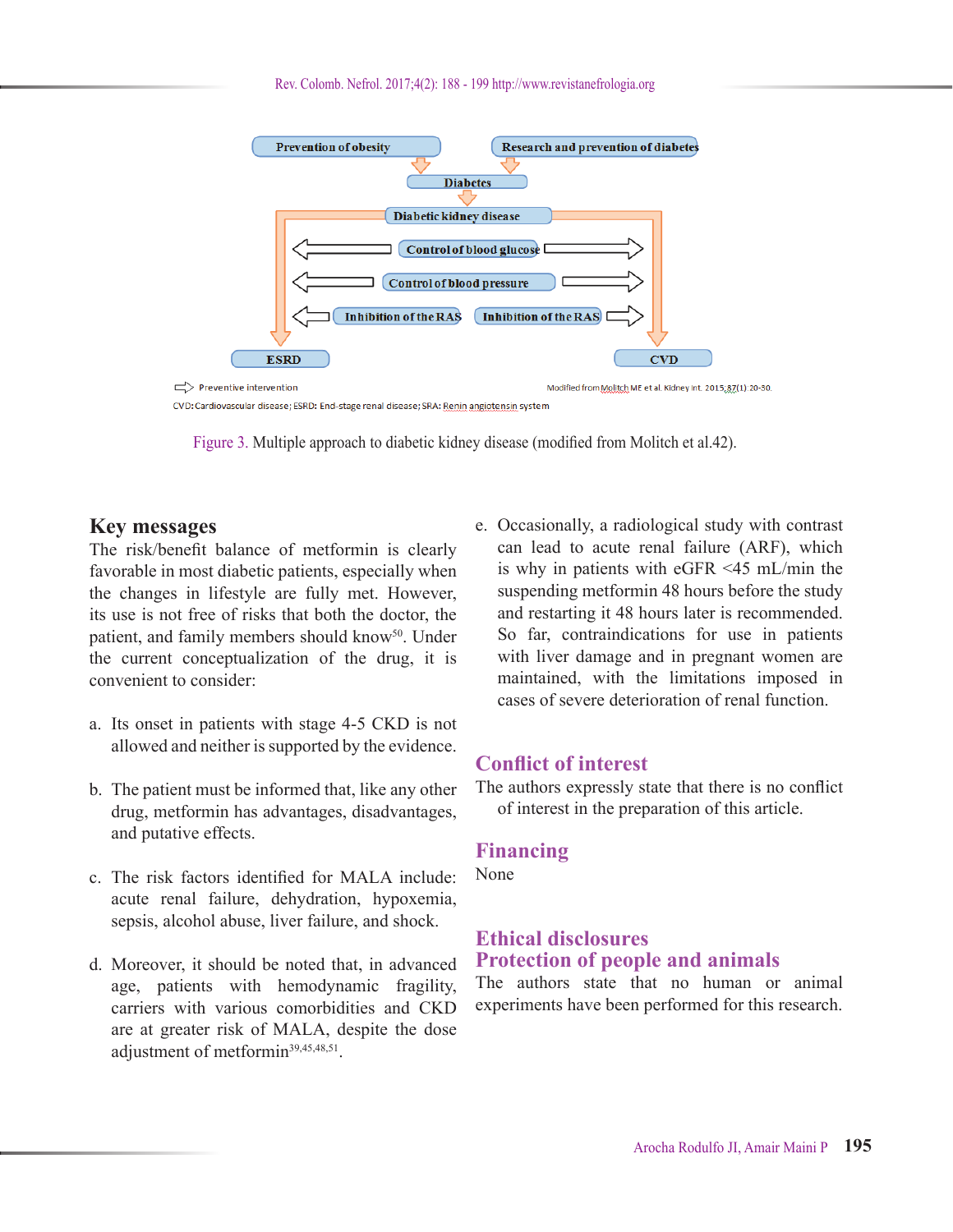# **Data confidentiality**

The authors state that no patient data is included in this article.

# **Right to privacy and informed consent**

The authors state that no patient data is included in this article.

# **Contribution of authors**

Each of the authors participated in the review of literature, organization of the article, choice of figures and bibliographical references, and writing and review of the final text.

# **Referencias**

- 1. Jha V, Garcia-Garcia G, Iseki K, Li Z, Naicker S, Plattner B, Saran R, Wang AY, Yang CW. Chronic kidney disease: Global dimension and perspectives. Lancet. 2013;382:260-72. Disponible en: https://doi.org/10.1016/S0140-6736(13)60687-X
- 2. Anand S., Bitton A., Gaziano T. The gap between estimated incidence of end-stage renal disease and use of therapy. PLoS ONE. 2013;8:e72860. Disponible en: https://doi.org/10.1371/journal.pone.0072860
- 3. Tuttle KR, Bakris GL, Bilous RW, Chiang JL, de Boer IH, Goldstein-Fuchs J, Hirsch IB, Kalantar-Zadeh K, Narva AS, Navaneethan SD, Neumiller JJ, Patel UD, Ratner RE, Whaley-Connell AT, Molitch ME. Diabetic kidney disease: a report from an ADA Consensus Conference. Am J Kidney Dis. 2014;64(4):510-33. Disponible en: https://doi.org/10.1053/j.ajkd.2014.08.001
- 4. National Kidney Foundation. KDOQI Clinical practice guideline for diabetes and CKD: 2012 update. Am J Kidney Dis. 2012;60(5):850-86. Disponible en: https://doi.org/10.1053/j.ajkd.2012.07.005
- 5. Lopez-Giacoman S, Madero M. Biomarkers in chronic kidney disease, from kidney function to kidney damage. World J Nephrol. 2015;4(1):57-73. Disponible en: https://doi.org/10.5527/wjn.v4.i1.57
- 6. Adler AI, Stevens RJ, Manley SE, et al. Development and progression of nephropathy in type 2 diabetes: The United Kingdom Prospective Diabetes Study (UKPDS 64). Kidney Int. 2003;63:225-32. Disponible en: https://doi.org/10.1046/j.1523- 1755.2003.00712.x
- 7. Mora-Fernández C, Domínguez-Pimentel V, de Fuentes MM, Górriz JL, Martínez-Castelao A, Navarro-González JF. Diabetic kidney disease: from physiology to therapeutics. J Physiol. 2014;592(18):3997-4012. Disponible en: https://doi.org/10.1113/jphysiol.2014.272328
- 8. Inzucchi SE, Bergenstal RM, Buse JB, et al. Management of hyperglycemia in type 2 diabetes, 2015: A patient-centered approach update to a position statement of the American Diabetes Association and the European Association for the Study of Diabetes. Diabetes Care. 2015;38(1):140-9. Disponible en: https://doi.org/10.2337/dc14-2441
- 9. American Diabetes Association. Pharmacological approaches to glycemic treatment. Diabetes Care, 2017;40(Suppl. 1):S64-74. Disponible en: https://doi.org/10.2337/dc17-S012
- 10. Anabtawi A, Miles JM. Metformin: Nonglycemic effects and potential novel indications. Endocr Pract. 2016;22(8):999-1007. Disponible en: https://doi.org/10.4158/EP151145.RA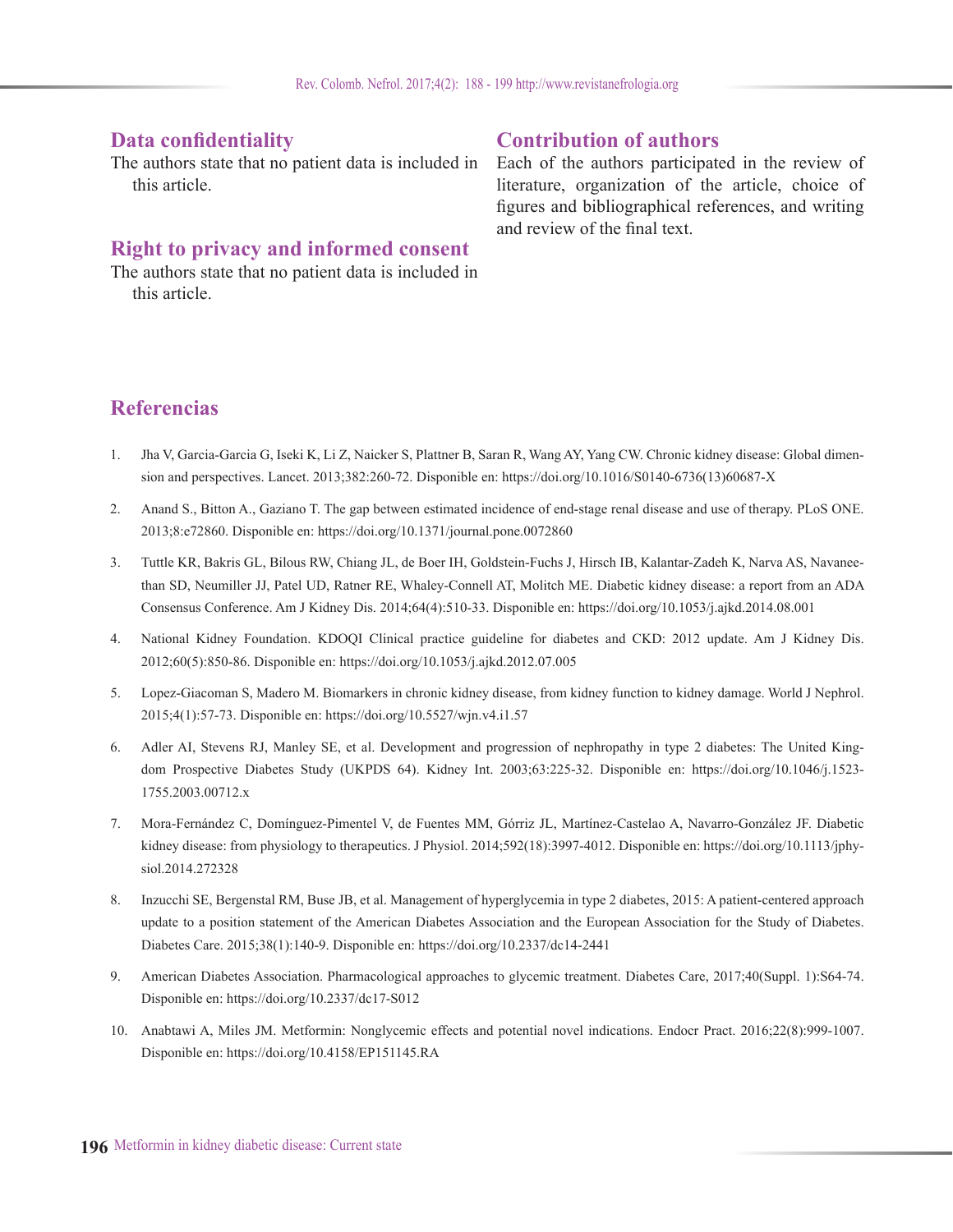- 11. UK Prospective Diabetes Study (UKPDS) Group. Effect of intensive blood-glucose control with metformin on complications in overweight patients with type 2 diabetes (UKPDS 34). Lancet. 1998;352:854-65. Disponible en: https://doi.org/10.1016/S0140- 6736(98)07037-8
- 12. US Food and Drug Administration. FDA Drug Safety Communication: FDA revises warnings regarding use of the diabetes medicine metformin in certain patients with reduced kidney function. April 8, 2016. Disponible en: http://www.fda.gov/downloads/ Drugs/DrugSafety/UCM494140.pdf Accedido: Octubre 12, 2016.
- 13. European Medicines Agency. Use of metformin to treat diabetes now expanded to patients with moderately reduced kidney function. 14 October 2016. EMA/603690/2016. Disponible en: www.ema.europa.eu/.../index.jsp?curl=pages/news and events/ news/2016/10/news\_detail\_002620.jsp&mid=WC - 45k Accedido: Noviembre 15, 2016.
- 14. Zheng J, Woo SL, Hu X, Botchlett R, Chen L, Huo Y, Wu C. Metformin and metabolic diseases: a focus on hepatic aspects. Front Med. 2015;9(2):173-86. Disponible en: https://doi.org/10.1007/s11684-015-0384-0
- 15. Cameron AR, Morrison VL, Levin D, Mohan M, Forteath C, Beall C, et al. Anti-inflammatory effects of metformin irrespective of diabetes status. Circ Res. 2016;119(5):652-65. Disponible en: https://doi.org/10.1161/CIRCRESAHA.116.308445
- 16. Bhatti AB, Usman M. Drug Targets for oxidative podocyte injury in diabetic nephropathy. Cureus. 2015;7(12):e393. Disponible en: https://doi.org/10.7759/cureus.393
- 17. Anil Kumar P, Welsh GI, Saleem MA, Menon RK. Molecular and cellular events mediating glomerular podocyte dysfunction and depletion in diabetes mellitus. Front Endocrinol (Lausanne). 2014;5:151. Disponible en: https://doi.org/10.3389/fendo.2014.00151
- 18. Fakhruddin S, Alanazi W, Jackson KE. Diabetes-induced reactive oxygen species: Mechanism of their generation and role in renal injury. J Diabetes Res. 2017;2017:8379327. Disponible en: https://doi.org/10.1155/2017/8379327
- 19. Kim J, Shon E, Kim CS, Kim JS. Renal podocyte injury in a rat model of type 2 diabetes is prevented by metformin. Exp Diabetes Res. 2012;2012:210821. Disponible en: https://doi.org/10.1155/2012/210821
- 20. Tonneijck L, Smits MM, Muskiet MH, Hoekstra T, Kramer MH, Danser AH, Diamant M, Joles JA, van Raalte DH. Acute renal effects of the GLP-1 receptor agonist exenatide in overweight type 2 diabetes patients: a randomised, double-blind, placebo-controlled trial. Diabetologia. 2016;59(7):1412-21. Disponible en: https://doi.org/10.1007/s00125-016-3938-z
- 21. Cherney D, Lund SS, Perkins BA, Groop PH, Cooper ME, Kaspers S, Pfarr E, Woerle HJ, von Eynatten M. The effect of sodium glucose cotransporter 2 inhibition with empagliflozin on microalbuminuria and macroalbuminuria in patients with type 2 diabetes. Diabetologia. 2016;59(9):1860-70. Disponible en: https://doi.org/10.1007/s00125-016-4008-2
- 22. Piwkowska A, Rogacka D, Jankowski M, Dominiczak MH, Stepinski JK, Angielski S. Metformin induces suppression of NAD(P) H oxidase activity in podocytes. Biochem Biophys Res Commun. 2010;393(2):268-73. Disponible en: https://doi.org/10.1016/j. bbrc.2010.01.119
- 23. Ravindran S, Kuruvilla V, Wilbur K, Munusamy S. Nephroprotective effects of metformin in diabetic nephropathy. J Cell Physiol. 2017;232(4):731-42. Disponible en: https://doi.org/10.1002/jcp.25598
- 24. Preiss D, Dawed A, Welsh P, Heggie A, Jones AG, Dekker J, Koivula R, Hansen TH, Stewart C, Holman RR, Franks PW, Walker M, Pearson ER, Sattar N; Direct consortium group. Sustained influence of metformin therapy on circulating glucagon-like peptide-1 levels in individuals with and without type 2 diabetes. Diabetes Obes Metab. 2017;19(3):356-63. Disponible en: https://doi. org/10.1111/dom.12826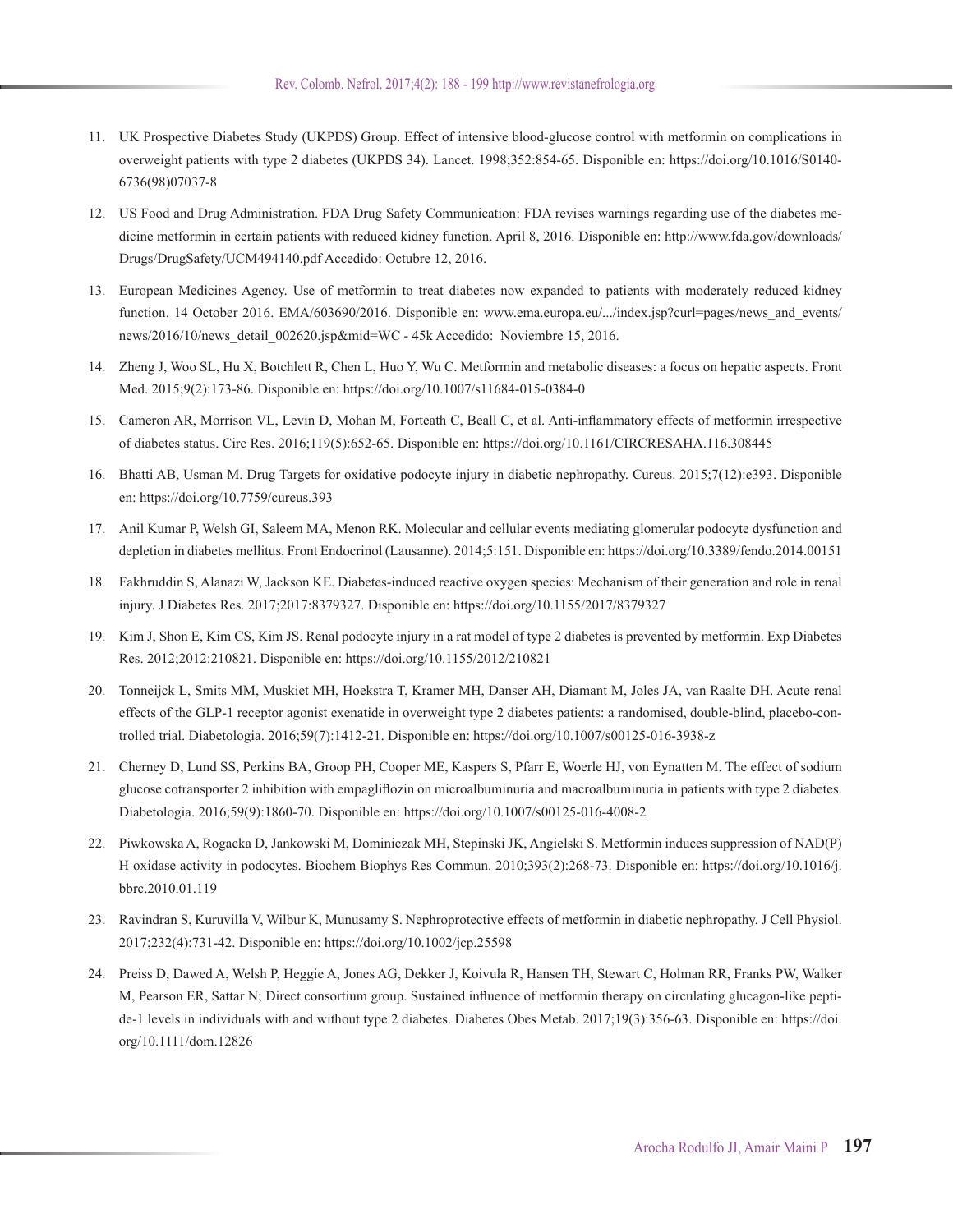- 25. DeFronzo RA, Buse JB, Kim T, Burns C, Skare S, Baron A, Fineman M. Once-daily delayed-release metformin lowers plasma glucose and enhances fasting and postprandial GLP-1 and PYY: results from two randomised trials. Diabetologia. 2016;59(8):1645- 54. Disponible en: https://doi.org/10.1007/s00125-016-3992-6
- 26. McCreight LJ, Bailey CJ, Pearson ER. Metformin and the gastrointestinal tract. Diabetologia. 2016;59(3):426-35. Disponible en: https://doi.org/10.1007/s00125-015-3844-9
- 27. Kim J, Shon E, Kim CS, Kim JS. Renal podocyte injury in a rat model of type 2 diabetes is prevented by metformin. Exp Diabetes Res. 2012;2012:210821. Disponible en: https://doi.org/10.1155/2012/210821
- 28. Alhaider AA, Korashy HM, Sayed-Ahmed MM, Mobark M, Kfoury H, Mansour MA. Metformin attenuates streptozotocin-induced diabetic nephropathy in rats through modulation of oxidative stress genes expression. Chem Biol Interact. 2011;192(3):233- 42. Disponible en: https://doi.org/10.1016/j.cbi.2011.03.014
- 29. Taheri N, Azarmi Y, Neshat M, Garjani A, Doustar Y. Study the effects of metformin on renal function and structure after unilateral ischemia-reperfusion in rat. Res Pharm Sci. 2012;7:274.
- 30. Amador-Licona N, Guizar-Mendoza J, Vargas E, Sanchez-Camargo G, Zamora-Mata L. The short-term effect of a switch from glibenclamide to metformin on blood pressure and microalbuminuria in patients with type 2 diabetes mellitus. Arch Med Res. 2000;31:571-5. Disponible en: https://doi.org/10.1016/S0188-4409(00)00241-1
- 31. Ding Y, Choi ME. Autophagy in diabetic nephropathy. J Endocrinol. 2015;224(1):R15-30. Disponible en: https://doi.org/10.1530/ JOE-14-0437
- 32. Kim J, Kundu M, Viollet B, Guan KL. AMPK and mTOR regulate autophagy through direct phosphorylation of Ulk1. Nature Cell Biology. 2011;13:132-41. Disponible en: https://doi.org/10.1038/ncb2152
- 33. Ekstrom N, Schioler L, Svensson AM, et al. Effectiveness and safety of metformin in 51 675 patients with type 2 diabetes and different levels of renal function: a cohort study from the Swedish National Diabetes Register. BMJ Open. 2012;2:e001076. Disponible en: https://doi.org/10.1136/bmjopen-2012-001076
- 34. Crowley MJ, Diamantidis CJ, McDuffie JR, Cameron CB, Stanifer JW, Mock CK et al. Clinical outcomes of metformin use in populations with chronic kidney disease, congestive heart failure, or chronic liver disease: A Systematic Review. Ann Intern Med. 2017;166(3):191-200. Disponible en: https://doi.org/10.7326/M16-1901
- 35. Zeller M, Labalette-Bart M, Juliard JM, Potier L, Feldman LJ, Steg PG et al. Metformin and contrast-induced acute kidney injury in diabetic patients treated with primary percutaneous coronary intervention for ST segment elevation myocardial infarction: A multicenter study. Int J Cardiol. 2016;220:137-42. Disponible en: https://doi.org/10.1016/j.ijcard.2016.06.076
- 36. Posma RA, Lexis CP, Lipsic E, Nijsten MW, Damman K, Touw DJ et al. Effect of metformin on renal function after primary percutaneous coronary intervention in patients without diabetes Presenting with ST-elevation myocardial infarction: Data from the GIPS-III Trial. Cardiovasc Drugs Ther. 2015;29(5):451-9. Disponible en: https://doi.org/10.1007/s10557-015-6618-1
- 37. Nathan DM, Buse JB, Davidson MB, et al.; American Diabetes Association; European Association for Study of Diabetes. Medical management of hyperglycemia in type 2 diabetes: a consensus algorithm for the initiation and adjustment of therapy: a consensus statement of the American Diabetes Association and the European Association for the Study of Diabetes. Diabetes Care. 2009;32:193-203. Disponible en: https://doi.org/10.2337/dc08-9025
- 38. Miles JM, Rule AD, Borlaug BA. Use of metformin in diseases of aging. Curr Diab Rep. 2014;14:490. Disponible en: https://doi. org/10.1007/s11892-014-0490-4